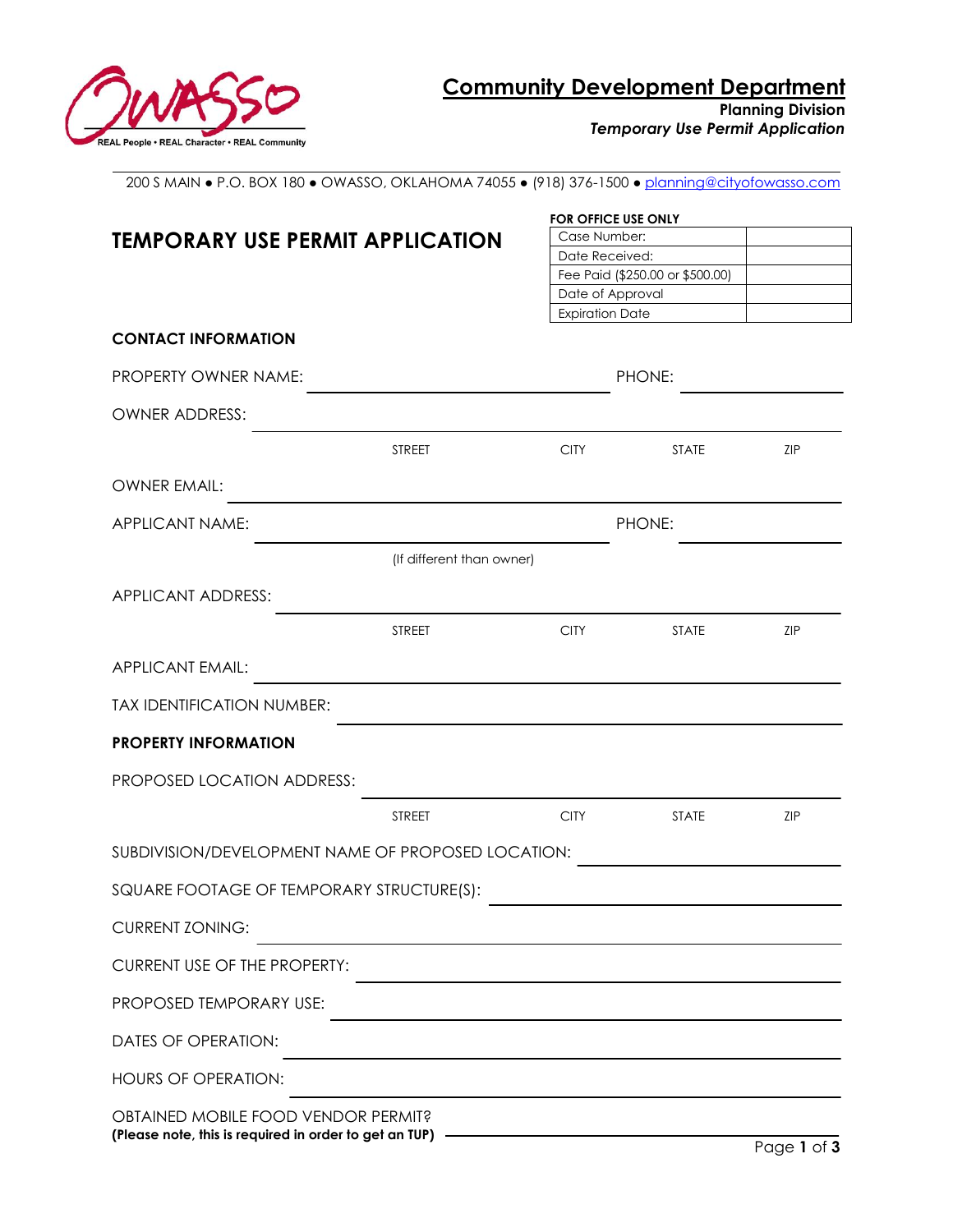

**Planning Division**

*Temporary Use Permit Application*

200 S MAIN ● P.O. BOX 180 ● OWASSO, OKLAHOMA 74055 ● (918) 376-1500 [● planning@cityofowasso.com](mailto:planning@cityofowasso.com)

ARE THERE OTHER TEMPORARY USES CURRENTLY IN OPERATION ON THE PROPERTY:

|  | Yes |  | No |
|--|-----|--|----|
|--|-----|--|----|

|--|

## **SITE PLAN**

A site plan drawn to scale (no smaller than 1"=20') shall be submitted with the application and shall contain the following:



Location of permanent structures on the property

Location of the proposed temporary structure (include dimensions from property lines and existing structures)



Dimensions of the temporary structure including total height

Dimensions and location of any existing and proposed signage

*Please note that any temporary structure placed within a utility easement must be moved by the applicant if a utility provider needs to perform maintenance in said easement.* 

## **SUBMITTAL**

Please submit this completed application form with all required items to the Owasso Planning Division. Applicants must submit a paper copy of all materials to Owasso City Hall **and** an electronic copy of all materials to [planning@cityofowasso.com.](mailto:planning@cityofowasso.com) A permit fee of \$250.00 (for periods of less than 120 days) or \$500.00 (for periods greater than 120 days) is required at the time of application submittal.

The submitted TUP application packet must include:

| Completed application and the accompanying checklist                   |
|------------------------------------------------------------------------|
| Site plan that meets all requirements as listed on the checklist       |
| A digital copy of all materials e-mailed to planning@cityofowasso.com  |
| Application fee of either \$250.00 or \$500.00                         |
| Letter from the property owner granting permission to use the site     |
| Proof of a valid and current Health Department License (if applicable) |
| Copy of Approved Mobile Food Vendor from City Clerk Office             |